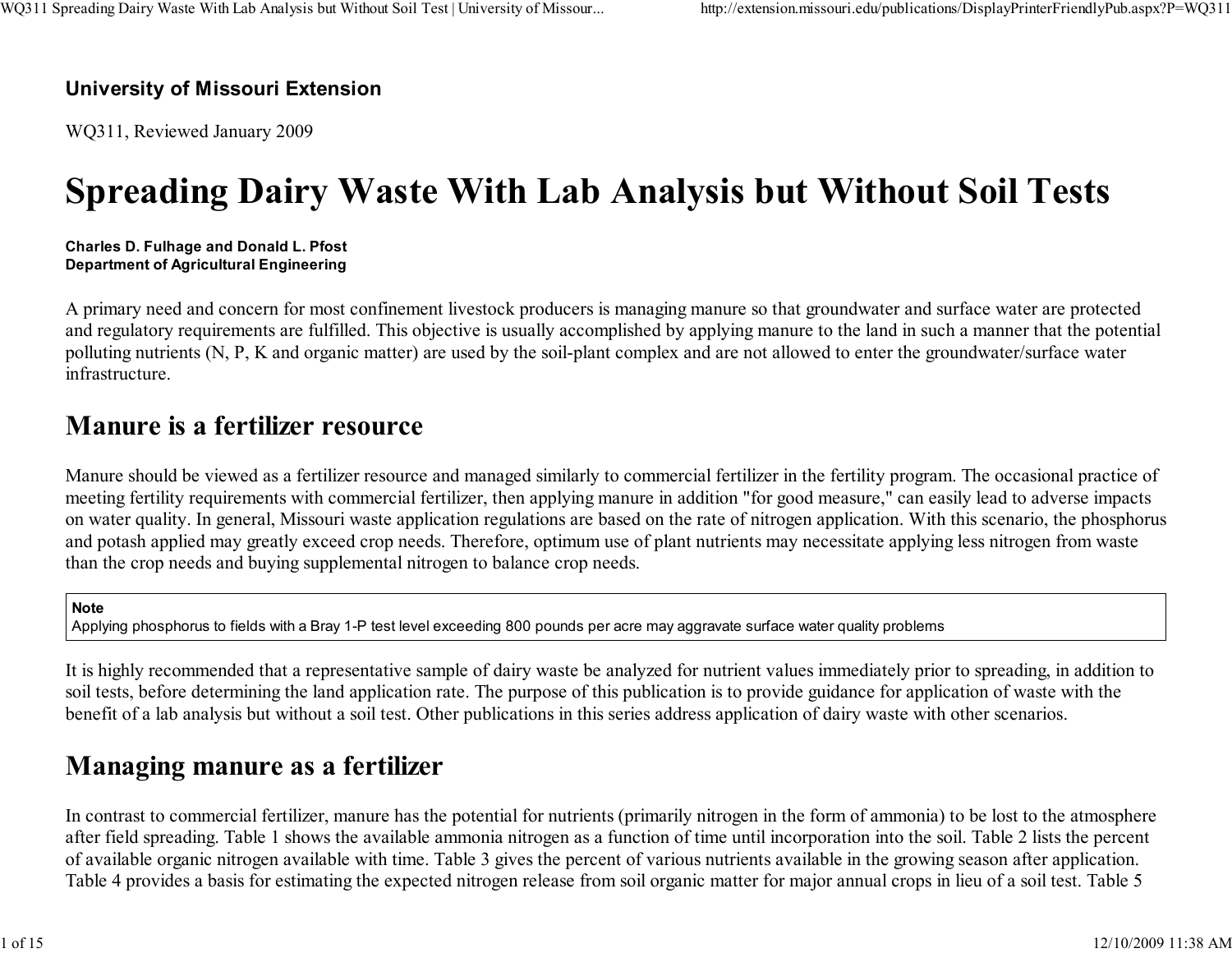lists nitrogen credits for crops following various legumes.

#### Table 1

Manure ammonia-nitrogen available by days until incorporated into the soil (unavailable portion is lost to the atmosphere)

| Days until incorporation | Percent of ammonia-N available for crops |
|--------------------------|------------------------------------------|
| $\vert$ 0 to 2           | -80                                      |
| $2$ to 4                 | 60                                       |
| 4 to 7                   | -40                                      |
| less than 7              | 20                                       |

#### Table 2

Manure organic nitrogen available by year

| <b>Manure applied</b> | Percent of organic-N available during current year |
|-----------------------|----------------------------------------------------|
| Current year          | 40 to 60                                           |
| l year ago            | 10                                                 |
| 2 years ago           | . O                                                |
| 3 years ago           | ĸ                                                  |

#### Table 3

Other minerals and micronutrients available in manure

| <b>Nutrient</b> | Percent available in growing season |  |
|-----------------|-------------------------------------|--|
|                 | -80                                 |  |
| к               | 100                                 |  |
| S, Mn, Cu, Zn   | 80                                  |  |
| Ca, Mg          | 100                                 |  |

#### Table 4

 Expected N release from soil organic matter for major annual crops when a current soil test is not available (assumes a cation exchange capacity from 10.1 to 18.0 meqper 100 grams and organic matter content less than or equal to 2 percent (no credit given for N released with perennial crops)

#### Expected nitrogen release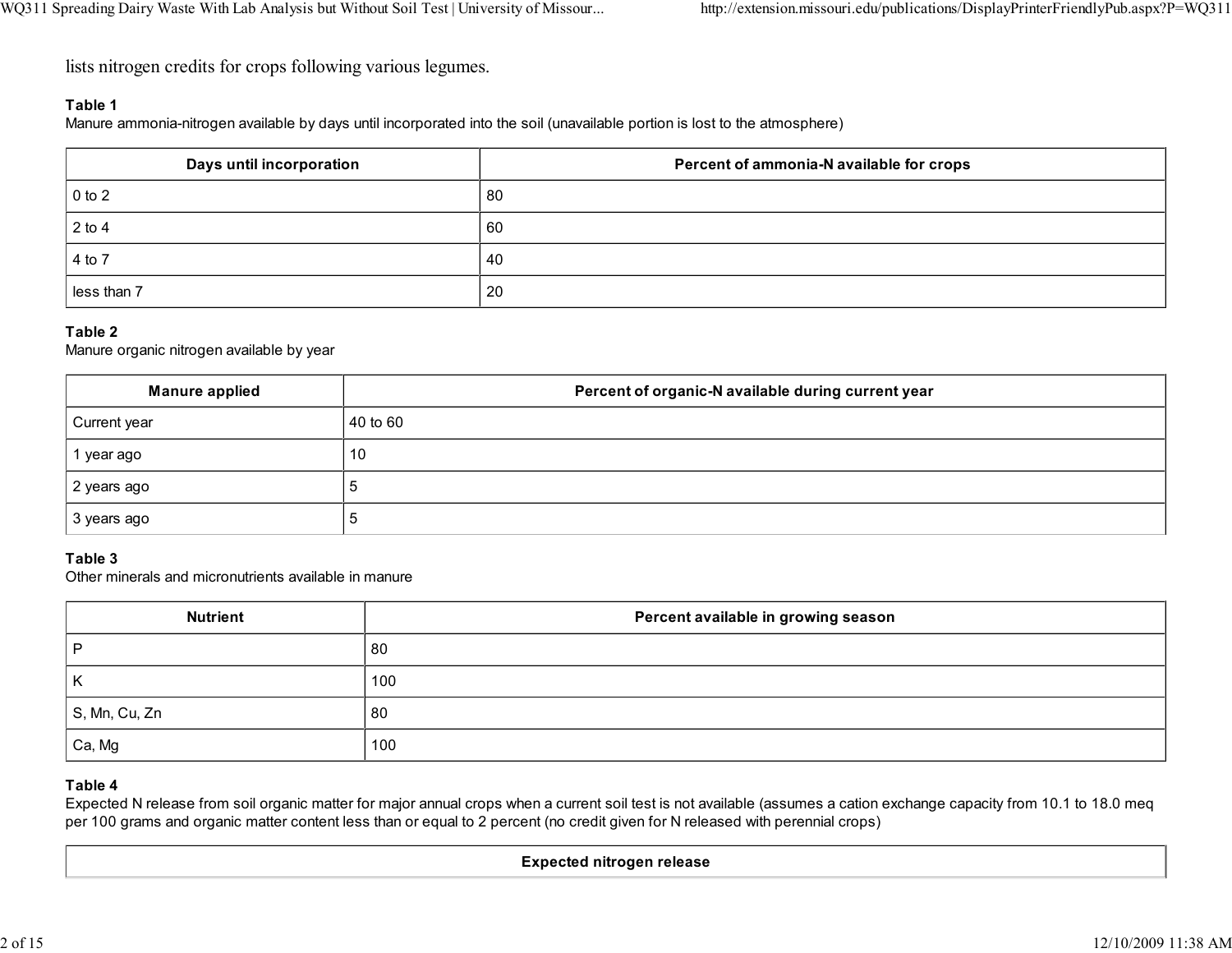| Summer annuals | 40 pounds N per acre |
|----------------|----------------------|
| Winter annuals | 20 pounds N per acre |

#### Table 5

Nitrogen supplied by legumes for succeeding crops (optimum)

| Legume crop                                                                          | Nitrogen added (pounds N per Acre) first year after |
|--------------------------------------------------------------------------------------|-----------------------------------------------------|
| Alfalfa<br>80 to 100 percent stand<br>40 to 60 percent stand<br>less than 50 percent | 120 to 140<br>40 to 60<br>0 to 20                   |
| Sweet clover (green manure)                                                          | 100 to 120                                          |
| Red clover (pure stand)                                                              | 40 to 60                                            |
| Soybeans (add about 1 pound per bushel)                                              | 15 to 60                                            |

### Other considerations

Other management considerations peculiar to livestock operations, such as lagoon pumping in the fall to provide storage during winter and spring months, or manure storage tank emptying at intervals necessary to prevent overflow, dictate different management than commercial fertilizer thatcan just be "ordered and spread."

If soil tests are not available for guidance on nutrient application rates, a standard rate of 100 pounds of N per acre per year may be used. This application rate conforms to the regulatory guideline for sizing soil-plant filters under the conservative management approach. This publication, however, details a procedure for estimating the amount of manure to apply to satisfy the projected crop needs for nitrogen, which may exceed the 100 pounds per acre allowed under the conservative management approach. However, one may wish to use this worksheet with 100 pounds of Nper acre applied (conservative approach) to see what happens with P and K. A blank "Manure fertility worksheet" is included for actualapplications.

#### **Note**

 If the projected crop needs for N exceed 100 pounds per acre, this approach can not be used if the Department of Natural Resources has issued a letter of approvalbased on the "conservative approach" of applying not more than 100 pounds of nitrogen per year, regardless of the crop and its production level.

### Examples

A fescue hayfield (soil-plant filter) is available for receiving dairy waste. No soil tests have been performed on the soil-plant filter area. How many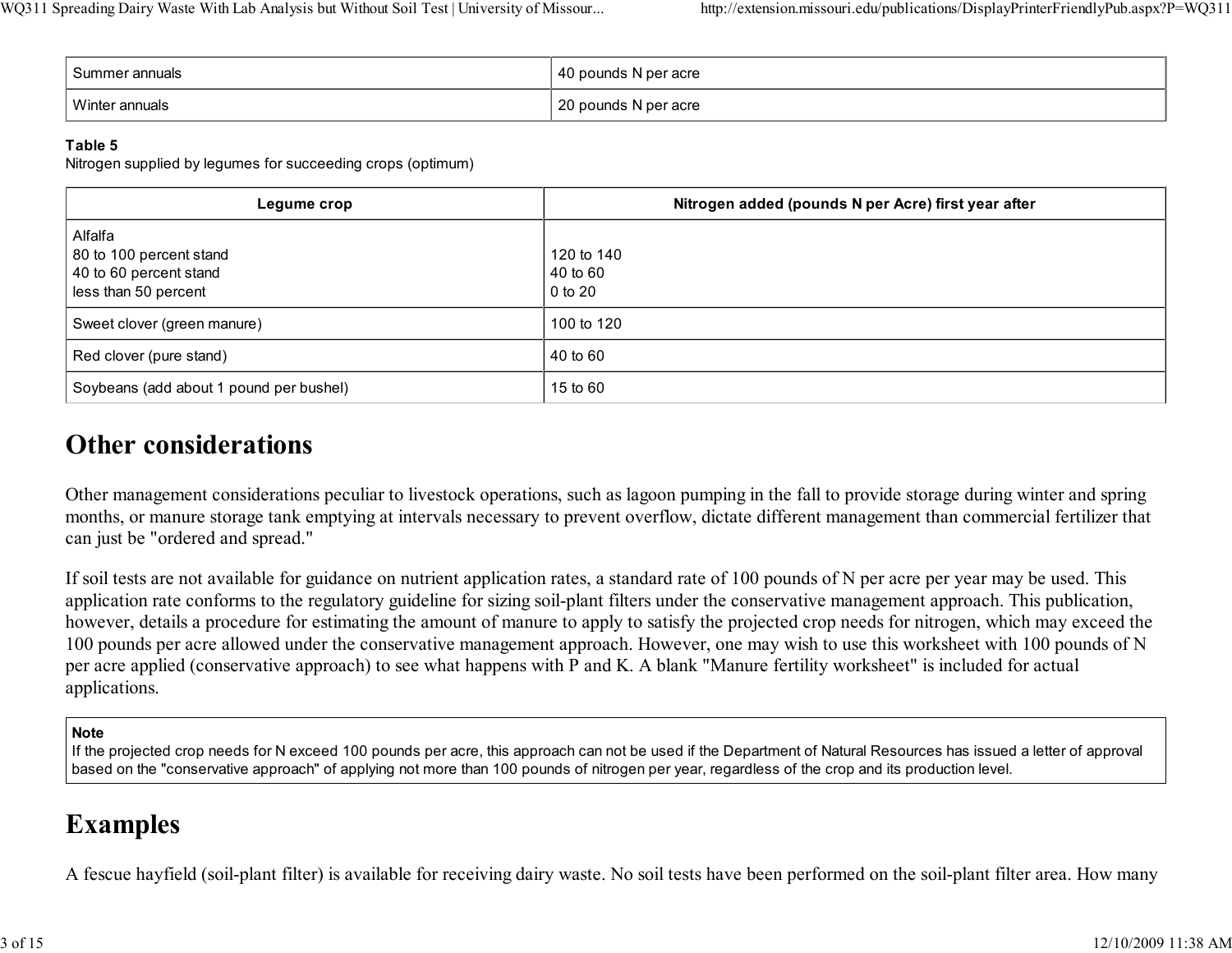inches of lagoon effluent, how many gallons per acre of slurry, and how many tons per acre of solid manure should be applied for a yield goal of 3tons per acre? Tables 7, 8 and 9 outline previous years' application rates and analyses for solid, liquid and lagoon effluent.

Because no soil test is available, the nitrogen requirement for fescue production found in Table 6 will be used and manure will be applied to supplyadequate nitrogen for the desired yield goal. For fescue (a perennial), no credit is given for nitrogen release from soil organic matter or from aprevious legume crop.

#### Table 6

Nitrogen, phosphate and potash removal from soil by various crops

| Crop                         | Pounds removed per unit production <sup>1</sup> |             |                               |                  |
|------------------------------|-------------------------------------------------|-------------|-------------------------------|------------------|
|                              | <b>Units</b>                                    | $\mathbf N$ | P <sub>2</sub> O <sub>5</sub> | K <sub>2</sub> O |
| Corn, grain                  | bu                                              | $1.0$       | 0.4                           | 0.3              |
| Corn, stover                 | ton                                             | 20.6        | $7.5\,$                       | 37.2             |
| Corn, silage                 | ton                                             | $7.4$       | 2.9                           | $8.9\,$          |
| Soybeans, grain <sup>2</sup> | bu                                              | 3.4         | $1.0$                         | 1.5              |
| Soybeans, $residue2$         | ton                                             | 15.0        | $6.5\,$                       | 15.8             |
| Wheat, grain                 | bu                                              | 1.3         | 0.5                           | 0.3              |
| Wheat, straw                 | ton                                             | 13.0        | 3.6                           | 24.6             |
| Oats, grain                  | bu                                              | 0.7         | 0.3                           | 0.2              |
| Oats, straw                  | ton                                             | 12.4        | 4.6                           | 32.9             |
| Barley, grain                | bu                                              | 1.0         | 0.4                           | 0.3              |
| Barley, straw                | ton                                             | 13.5        | 4.7                           | 31.0             |
| Sorghum, grain               | bu                                              | $1.1$       | $0.4\,$                       | 0.3              |
| Sorghum, silage              | ton                                             | $7.0\,$     | 2.6                           | 10.0             |
| Rye, grain                   | bu                                              | $1.0$       | 0.5                           | 0.3              |
| Rye, straw                   | ton                                             | 10.0        | 6.0                           | 16.9             |
| Alfalfa $^2$                 | ton                                             | 49.0        | 11.0                          | 50.0             |
| Orchardgrass                 | ton                                             | 50.0        | 16.6                          | 62.5             |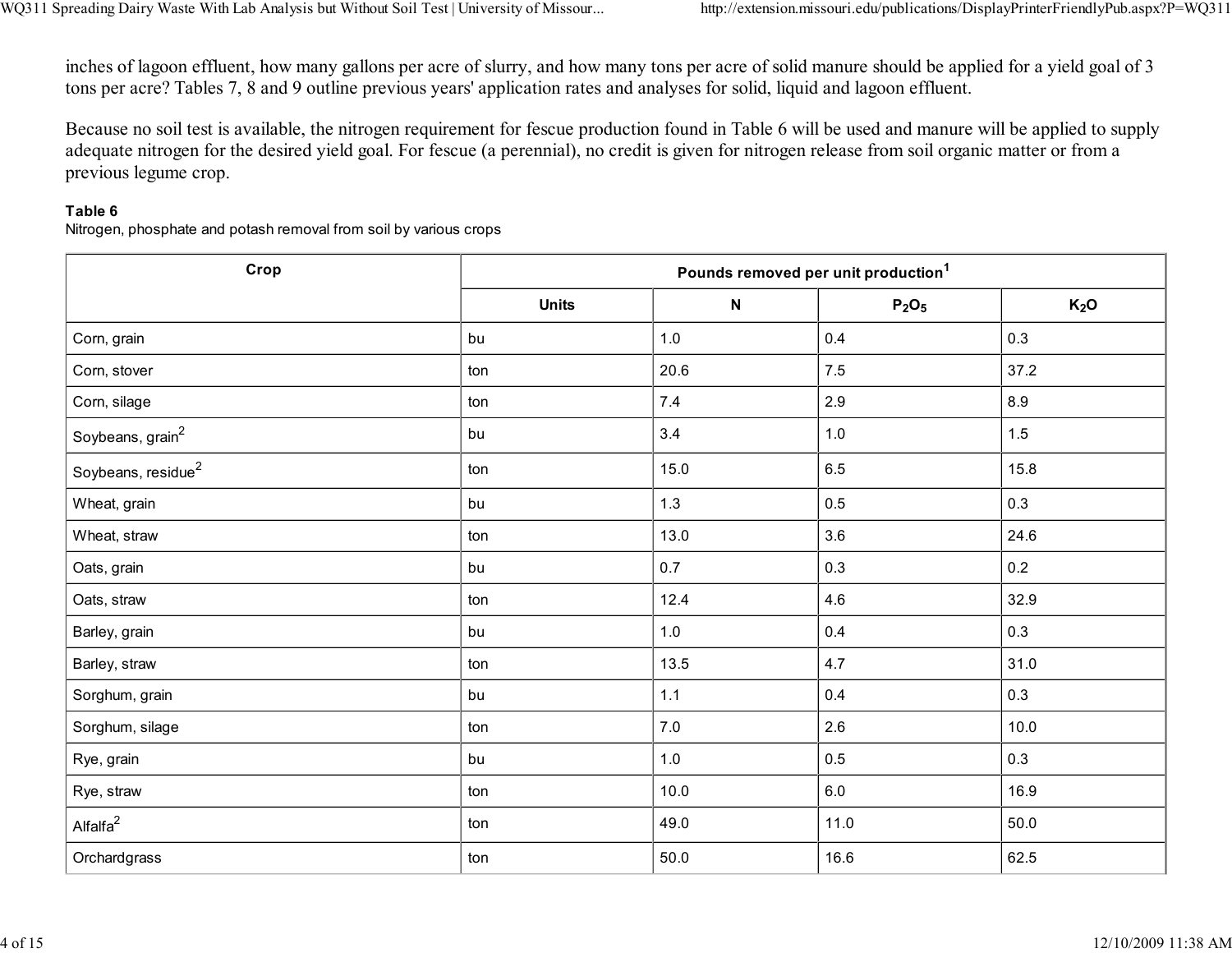| <b>Bromegrass</b>         | ton | 33.2 | 13.2 | 50.8 |
|---------------------------|-----|------|------|------|
| Tall fescue               | ton | 55.0 | 18.6 | 52.9 |
| Bluegrass                 | ton | 25.8 | 18.3 | 60.0 |
| Clover-grass <sup>2</sup> | ton | 41.0 | 13.3 | 38.9 |
| Timothy                   | ton | 37.5 | 13.8 | 62.5 |
| Sorghum-Sudan grass       | ton | 39.9 | 15.3 | 55.9 |

<sup>1</sup>Six sources listing nutrient removal for a given yield were averaged to estimate removal for a unit of production.

 $^{\rm 2}$ About 70 percent of the above nitrogen in inoculated legumes is fixed from the air. The percentage goes down when adequate nitrogen is available from the soil.

From Table 6, for a yield goal of 3 tons per acre per year, we calculate the following nutrient removal by fescue hay:

- $\bullet$  55 pounds of N per ton x 3 tons per acre = 165 pounds of N per acre
- 18.6 pounds of P<sub>2</sub>O<sub>5</sub> per ton x 3 tons per acre = 56 pounds of P<sub>2</sub>O<sub>5</sub> per acre
- 52.9 pounds of  $K_2O$  per ton x 3 tons per acre = 159 pounds of  $K_2O$  per acre

Assume that the waste applied as solid or liquid will not be incorporated into the soil, therefore the loss of ammonia-nitrogen will be 80 percent. Assume that the waste applied as lagoon effluent will be incorporated into the soil within two days after application (by infiltration into the soil),therefore the loss of ammonia-nitrogen will be only 20 percent.

### Solid manure

The following laboratory analysis (in Table 7) for solid manure is available for present and past years with the rate of application for the past threeyears. Given this information, complete the "Solid dairy manure worksheet" to determine the proper application rate.

#### Table 7

Laboratory analysis for solid manure and rate of past application

| <b>Nutrient</b>            | Nutrient level, pounds per ton |                                        |  |                          |  |
|----------------------------|--------------------------------|----------------------------------------|--|--------------------------|--|
|                            | This year                      | 3 years ago<br>2 years ago<br>year ago |  |                          |  |
| Total N                    | 10                             | u                                      |  |                          |  |
| $\vert$ NH <sub>4</sub> -N |                                |                                        |  | $\overline{\phantom{a}}$ |  |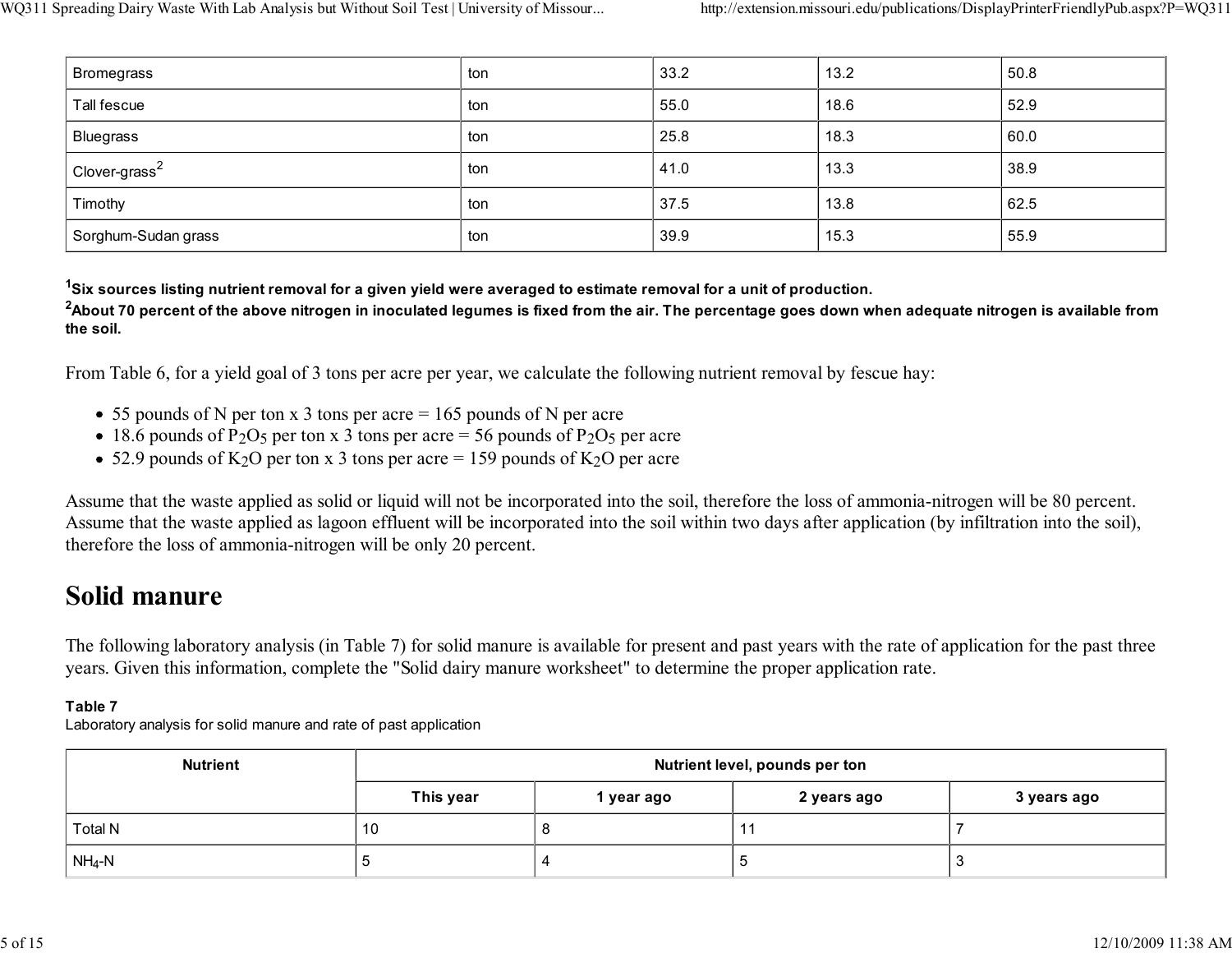| Organic N             |                | v  |    |
|-----------------------|----------------|----|----|
| $ P_2O_5$ (phosphate) |                | ×. |    |
| $K2O$ (potash)        |                | 12 |    |
| Application, tons     | 2 <sup>1</sup> | 19 | 22 |

### Liquid manure (slurry)

The following laboratory analysis (in Table 8) for liquid manure (slurry) is available for present and past years with the rate of application for thepast three years. Complete the "Liquid manure worksheet" to determine the proper application rate.

#### Table 8

Laboratory analysis for liquid manure and rate of past application

| <b>Nutrient</b>                 | Nutrient level, pounds per K-gallons |            |             |             |
|---------------------------------|--------------------------------------|------------|-------------|-------------|
|                                 | This year                            | 1 year ago | 2 years ago | 3 years ago |
| <b>Total N</b>                  | 30                                   | 24         | 33          | 21          |
| $NH_4-N$                        | 10                                   | 8          | 10          |             |
| Organic N                       | 20                                   | 16         | 23          | 14          |
| $P_2O_5$ (phosphate)            | 14                                   | 11         | 13          | 14          |
| $K2O$ (potash)                  | 28                                   | 21         | 31          | 23          |
| Application, K-gal <sup>1</sup> |                                      |            | 6           |             |

 $1$ K-gal = 1,000 gallons, e.g. 6 K-gal = 6,000 gallons

### Lagoon effluent

The following laboratory analysis (in Table 9) for lagoon effluent is available for present and past years with the rate of application for the pastthree years. Complete the "Lagoon effluent worksheet" to determine the proper application rate.

#### Table 9

Laboratory analysis for lagoon effluent and the rate of past application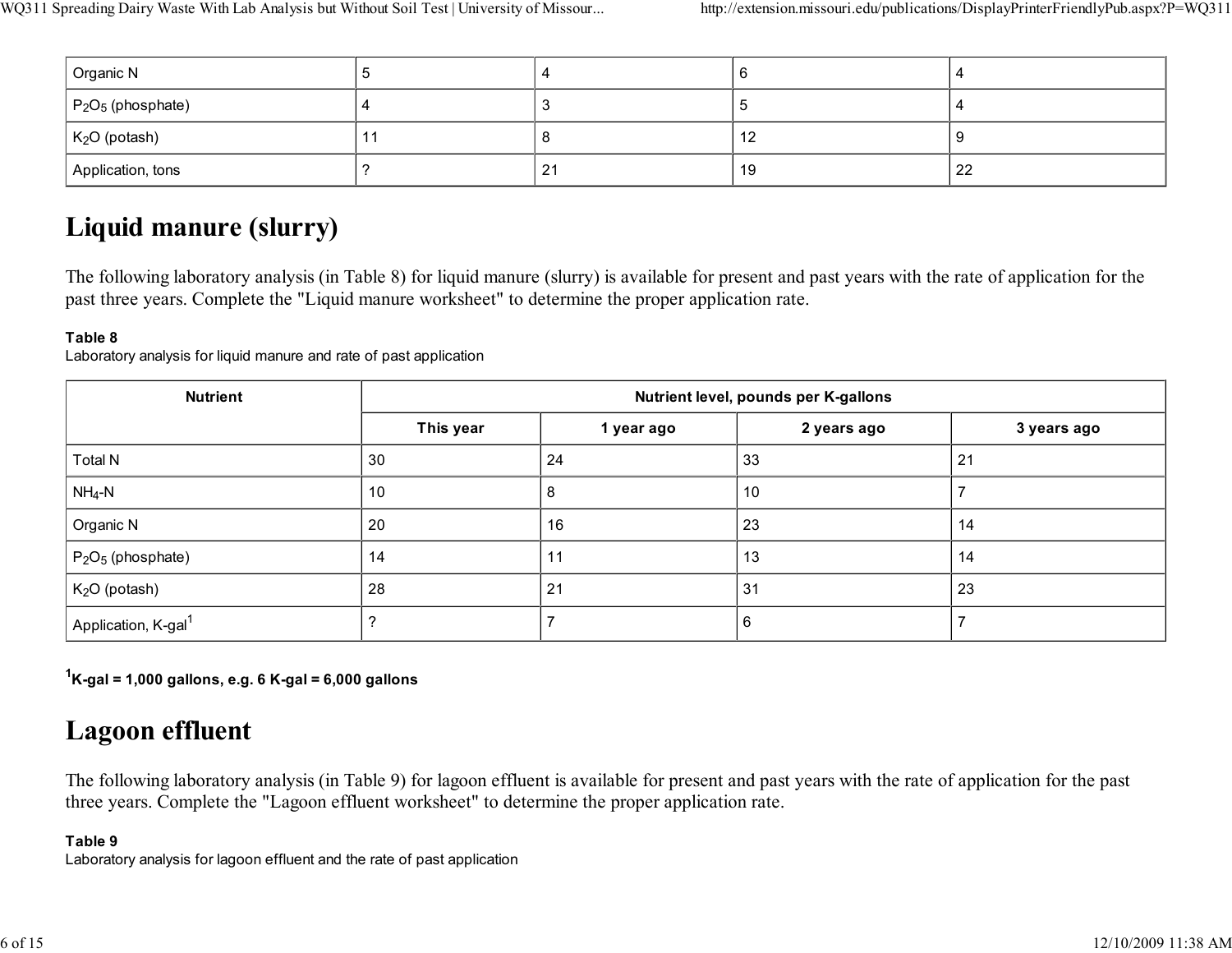| <b>Nutrient</b>                     | Nutrient level, pounds per acre-inch |            |             |             |
|-------------------------------------|--------------------------------------|------------|-------------|-------------|
|                                     | This year                            | 1 year ago | 2 years ago | 3 years ago |
| <b>Total N</b>                      | 78                                   | 66         | 70          | 55          |
| $NH_4-N$                            | 52                                   | 44         | 45          | 30          |
| Organic N                           | 26                                   | 22         | 25          | 25          |
| $P_2O_5$ (phosphate)                | 41                                   | 33         | 39          | 31          |
| $K2O$ (potash)                      | 130                                  | 110        | 122         | 106         |
| Application, acre-inch <sup>1</sup> |                                      | 2.0        | 2.5         | 3.1         |

 $1$ One acre-inch = 27,154 gallons

### Manure fertility worksheet

1. Crop nutrient requirements (from table 6)

| Crop                     |
|--------------------------|
| Yield                    |
| N, pounds per acre       |
| $P2O5$ , pounds per acre |
| $K2O$ , pounds per acre  |

2. Available ammonia (NH4-N) nitrogen (from lab test).

#### Lagoon

 pounds NH4-N x percent available = pounds NH4-N per acre-inchSlurry pounds NH4-N per K-gal x percent available = pounds NH4-N per K-galSolid

 pounds NH4-N per ton x percent available = pounds NH4-N per ton(Percent available from Table 1)

Note

K-gal = 1,000 gallons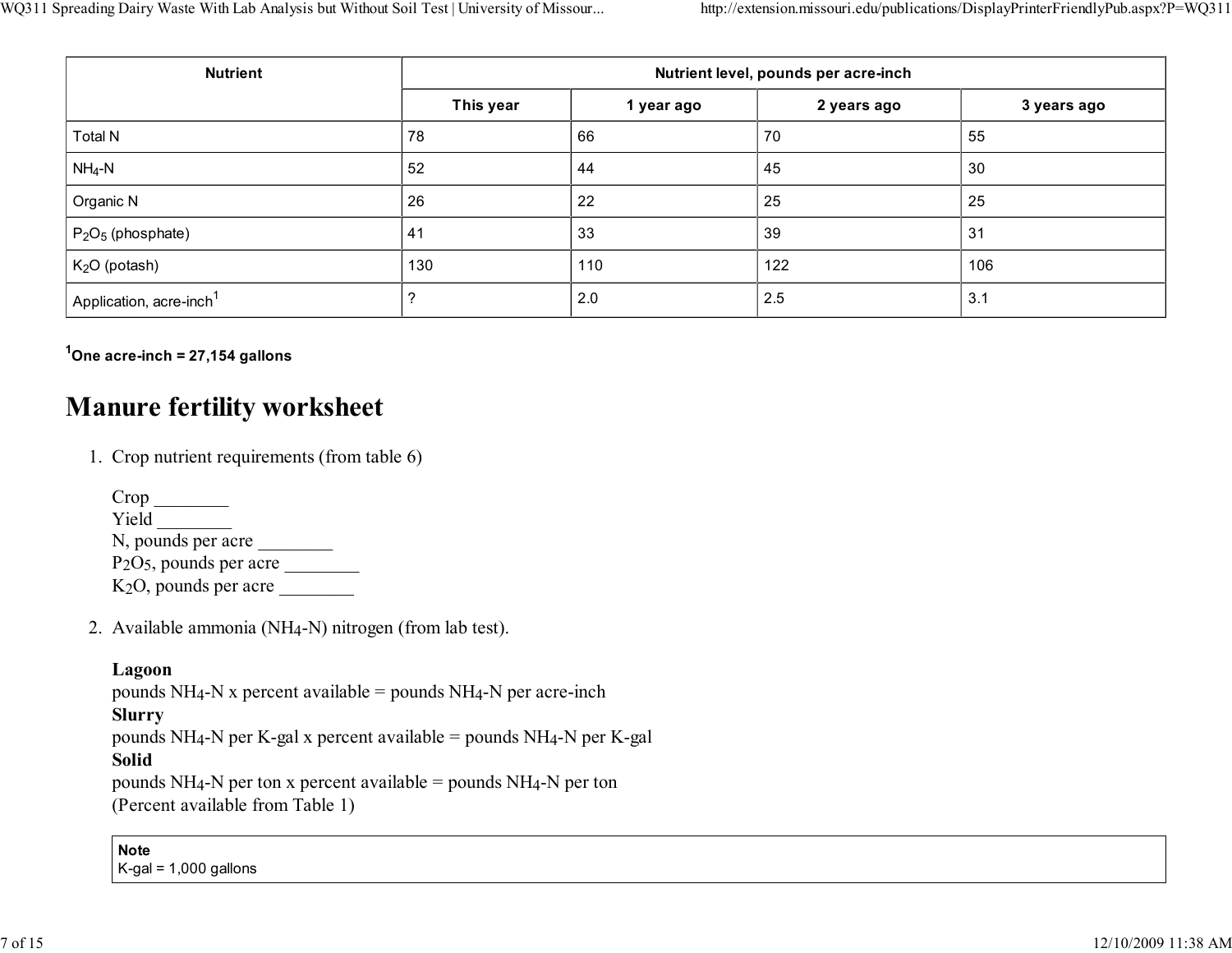$X \qquad =$ 

3. Nitrogen available from this year's organic fraction (from lab test).

#### Lagoon

 pounds N per acre-inch x percent available = pounds N per acre-inchSlurry pounds N per K-gal x percent available = pounds N per K-galSolid pounds N per ton x percent available = pounds N per ton(Percent available from Table 2)

 $X =$ 

4. Residual nitrogen available from previous year's organic fraction.

#### Lagoon

inches x pounds N per acre-inch. x percent available = pounds N per acre

#### Slurry

 K-gal per acre x pounds N per K-gal x percent available = pounds N per acreSolid

 tons per acre x pounds N per ton x percent available = pounds N per acre(Percent available from Table 2)

 $1 \text{ year ago:}$   $x =$ 2 years ago: \_\_\_\_\_\_\_\_ <sup>x</sup> \_\_\_\_\_\_\_\_ <sup>x</sup> \_\_\_\_\_\_\_\_ = \_\_\_\_\_\_\_\_\_\_ 3 years ago: \_\_\_\_\_\_\_\_ <sup>x</sup> \_\_\_\_\_\_\_\_ <sup>x</sup> \_\_\_\_\_\_\_\_ = \_\_\_\_\_\_\_\_\_\_

Total =  $\qquad \qquad \qquad$ 

5. Manure application rate.

(crop N requirement, line 1) - (residual N, line 4) - (N from O.M., table 5) - (N from legumes, table 6) = application rate (available NH<sub>4</sub>-N, line 2) + (available organic fraction, line 3)

|  |  |  | nounds.<br>acre<br>ne |
|--|--|--|-----------------------|
|  |  |  |                       |

6. Phosphorus available at calculated application rate for nitrogen.

#### Lagoon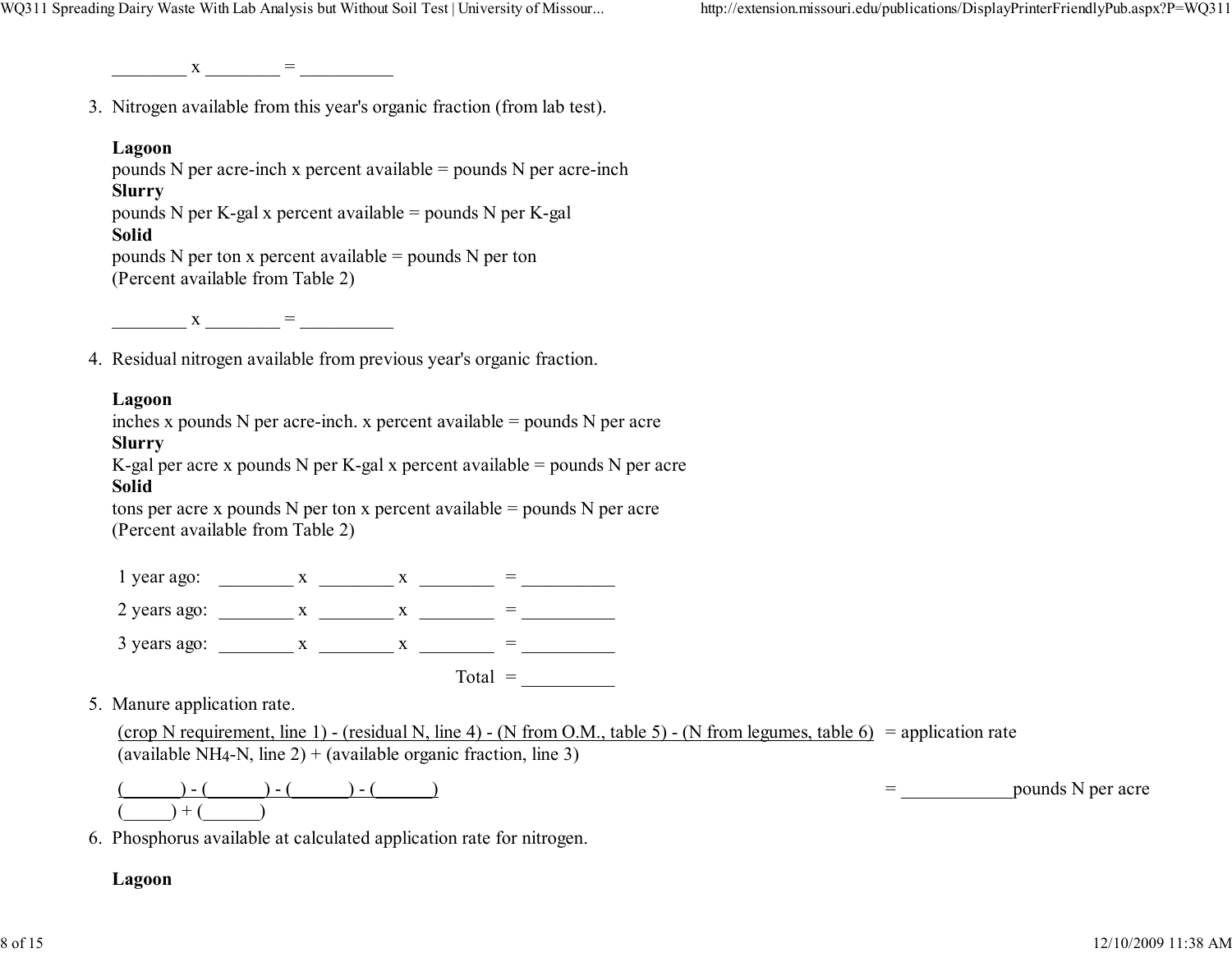inches x pounds P per acre-inch x percent available = pounds P per acre

#### Slurry

 K-gal per acre x pounds P per K-gal x percent available = pounds P per acreSolid

 tons per acre x pounds P per ton x percent available = pounds P per acre(Percent available from Table 3)

 $\frac{x}{\text{pounds P per acre x } 2.27 = \text{pounds P}_2O_5 \text{ per acre}} =$ 

#### **Note**

Do not perform the conversion from P to P $_2$ O<sub>5</sub> if lab results are given in units of P $_2$ O $_5$ .

 $x \, 2.27 = \qquad \qquad$  pounds P<sub>2</sub>O<sub>5</sub> per acre

7. Potassium available at calculated application rate for nitrogen.

#### Lagoon

inches x pounds K per acre-inch x percent available = pounds K per acre

#### Slurry

 K-gal per acre x pounds K per K-gal x percent available = pounds K per acreSolid

 tons per acre x pounds K per ton x percent available = pounds K per acre(Percent available from Table 3)

 $\underline{\hspace{1cm}}$  x  $\underline{\hspace{1cm}}$  x  $\underline{\hspace{1cm}}$  =  $\underline{\hspace{1cm}}$  pounds K per acre pounds K per acre x  $1.2$  = pounds K<sub>2</sub>O per acre

#### Note

Do not perform the conversion from K to K<sub>2</sub>O if lab results are given in units of K<sub>2</sub>O.

 $x 1.2$  = pounds K<sub>2</sub>O per acre

### Solid dairy manure worksheet

1. Crop nutrient requirements (from data in Table 6)

Crop Fescue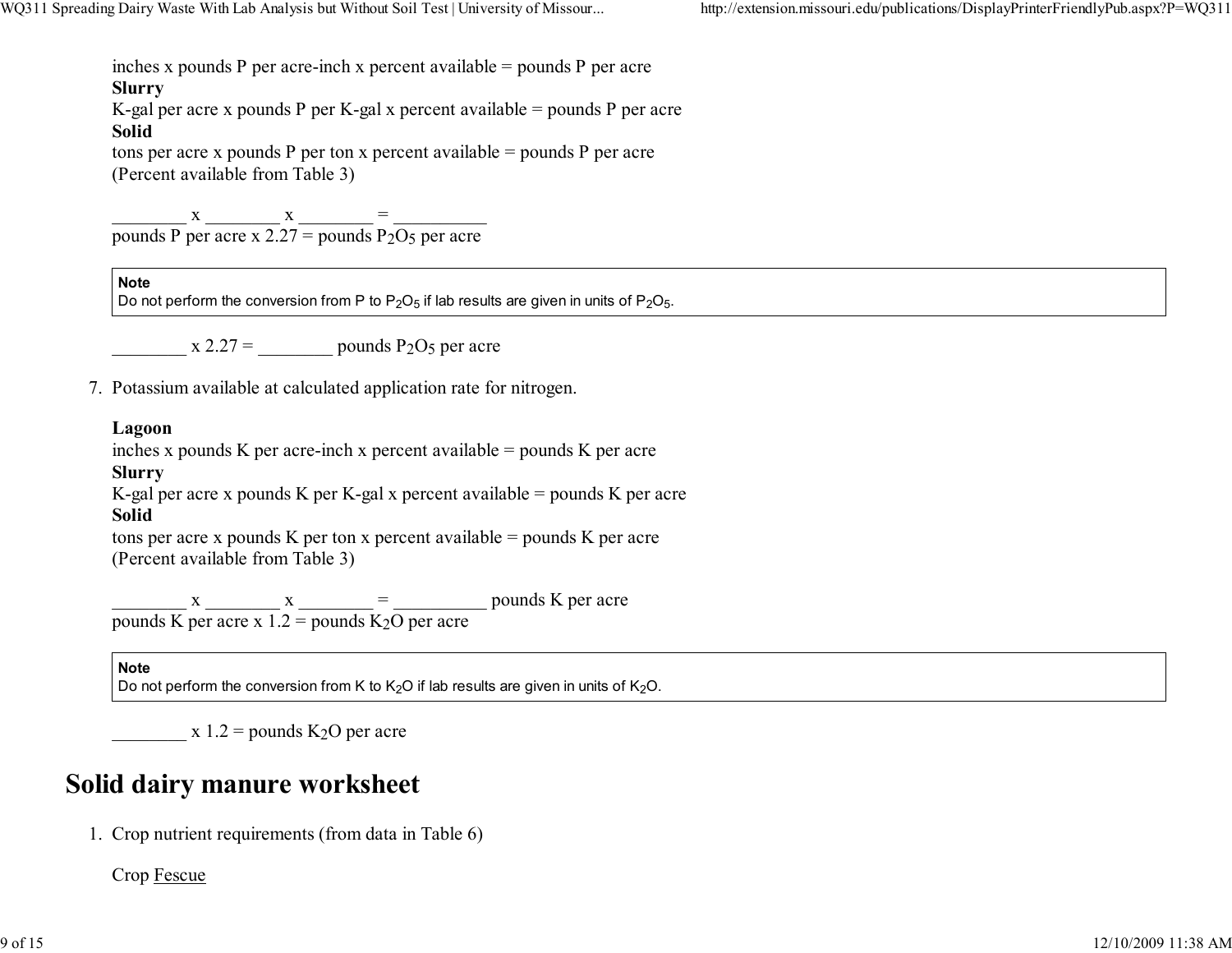http://extension.missouri.edu/publications/DisplayPrinterFriendlyPub.aspx?P=WQ311

Yield 3 tons per acreN 165 pounds per acre P<sub>2</sub>O<sub>5</sub> 56 pounds per acre K2O 159 pounds per acre

2. Available ammonia nitrogen (NH4-N) nitrogen.

```
pounds NH<sub>4</sub>-N per ton x percent available = pounds NH<sub>4</sub>-N per ton
(percent from Table 1)
```
5 pounds per ton x 0.2 percent available  $= 1.0$  pounds per ton

3. Nitrogen available from this year's organic fraction.

```
pounds N per ton x percent available = available pounds N per ton
(percent available first year from Table 2)
```
5 pounds per ton x 0.5 percent available  $= 2.5$  pounds per ton

4. Residual nitrogen available from previous years' organic fraction.

(From Table 7: One year ago, 21 tons of dairy waste were applied to the field, 19 tons were applied two years ago, and 22 tons were appliedthree years ago.)

Tons per acre  $x \, N$  per ton  $x$  percent available = pounds  $N$  per acre (Percent available from Table 2.)

1 year ago:  $21$  tons  $x$  4 pounds per ton  $x$   $0.10 = 8.4$  pounds per acre 2 years ago:  $19$  tons  $x \underline{6}$  pounds per ton  $x \underline{0.05} = 5.7$  pounds per acre 3 years ago:  $22 \text{ tons} \times 4$  pounds per ton  $x \, 0.05 = 4.4$  pounds per acre Total  $= 18.5$  pounds per acre

5. Manure application rate to supply nitrogen.

 $\frac{1}{2}$  (crop N requirement) - (residual N) - (N, OM) - (N, leg) = application rate  $(available NH<sub>4</sub>-N) + (available organic fraction)$ 

 $165 - 18.5 - 0 - 0$  $1.0 + 2.5$  $= 41.86$  tons per acre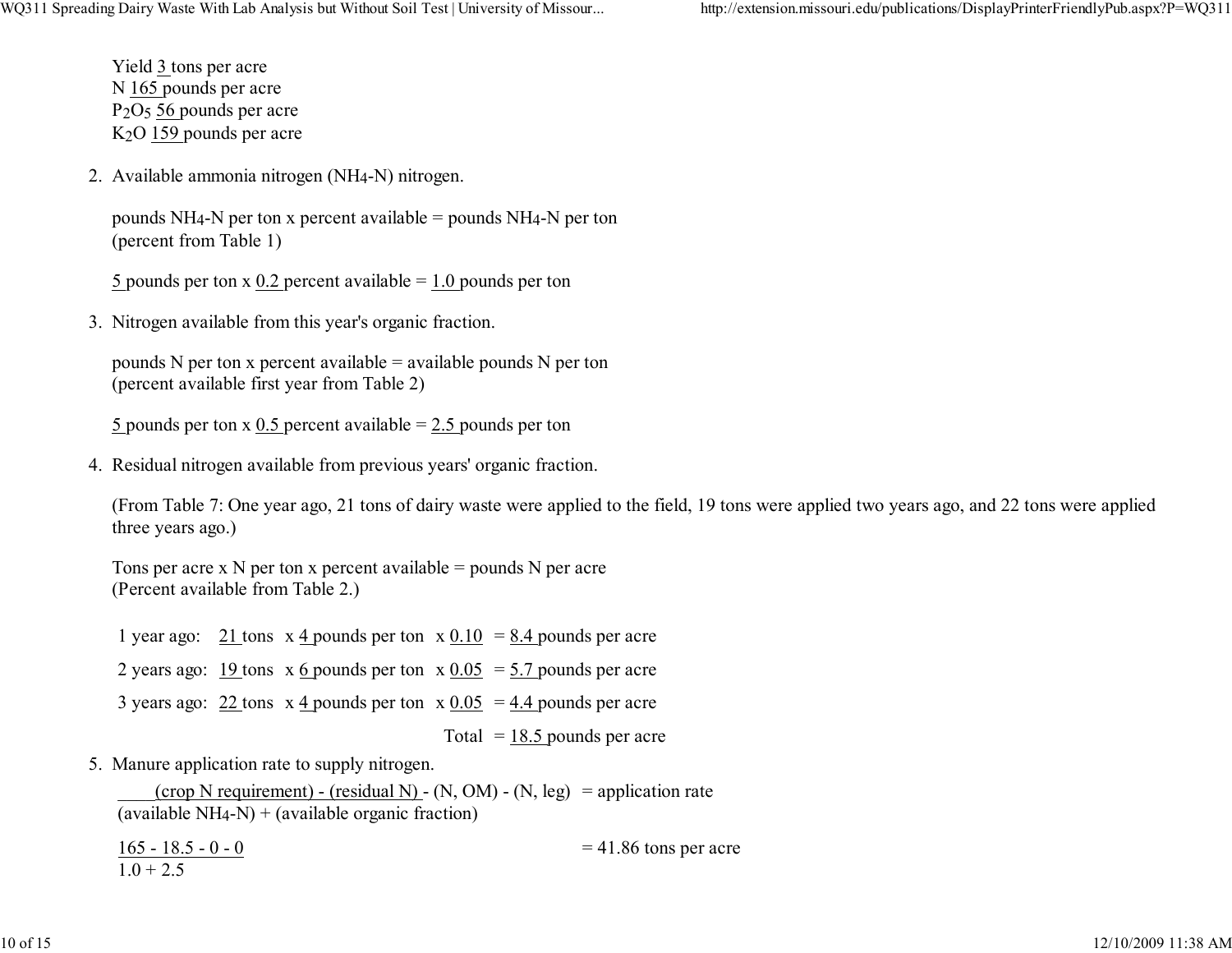6. Phosphate available at calculated application rate for nitrogen.

```
tons per acre x pounds P_2O_5 per ton x percent available = pounds P_2O_5 per acre
(P<sub>2</sub>O<sub>5</sub> per ton from Table 7 = 4; percent available from Table 3)
```
41.86 tons per acre x 4 pounds per ton x  $0.8 = 134$  pounds per acre

#### Note

134 pounds per acre of P $_2$ O $_5$  is applied versus 56 pounds per acre removed by crop.

7. Potash available at calculated application rate for nitrogen.

tons per acre x pounds  $K_2O$  per ton x percent available = pounds  $K_2O$  per acre  $(K<sub>2</sub>O$  per ton from Table 7 = 11; percent available from Table 3)

41.86 tons per acre x 11 pounds per ton x  $1.0 = 460$  pounds per acre

**Note** 

460 pounds per acre of K<sub>2</sub>O is applied versus 159 pounds per acre removed by crop.

### Liquid dairy manure worksheet

1. Crop nutrient requirements (from table 6 data).

Crop FescueYield <u>3 tons per acre</u> N, pounds per acre 165 P<sub>2</sub>O<sub>5</sub>, pounds per acre 56 K<sub>2</sub>O, pounds per acre 159

2. Available ammonia (NH4-N) nitrogen.

pounds NH4-N per K-gal x percent available = pounds NH4-N per K-gal(Percent available from Table 1)10 pounds per K-gal x  $0.2$  available =  $2$  pounds per K-gal

#### NoteK-gal = 1,000 gallons, e.g. 5 K-gal = 5,000 gallons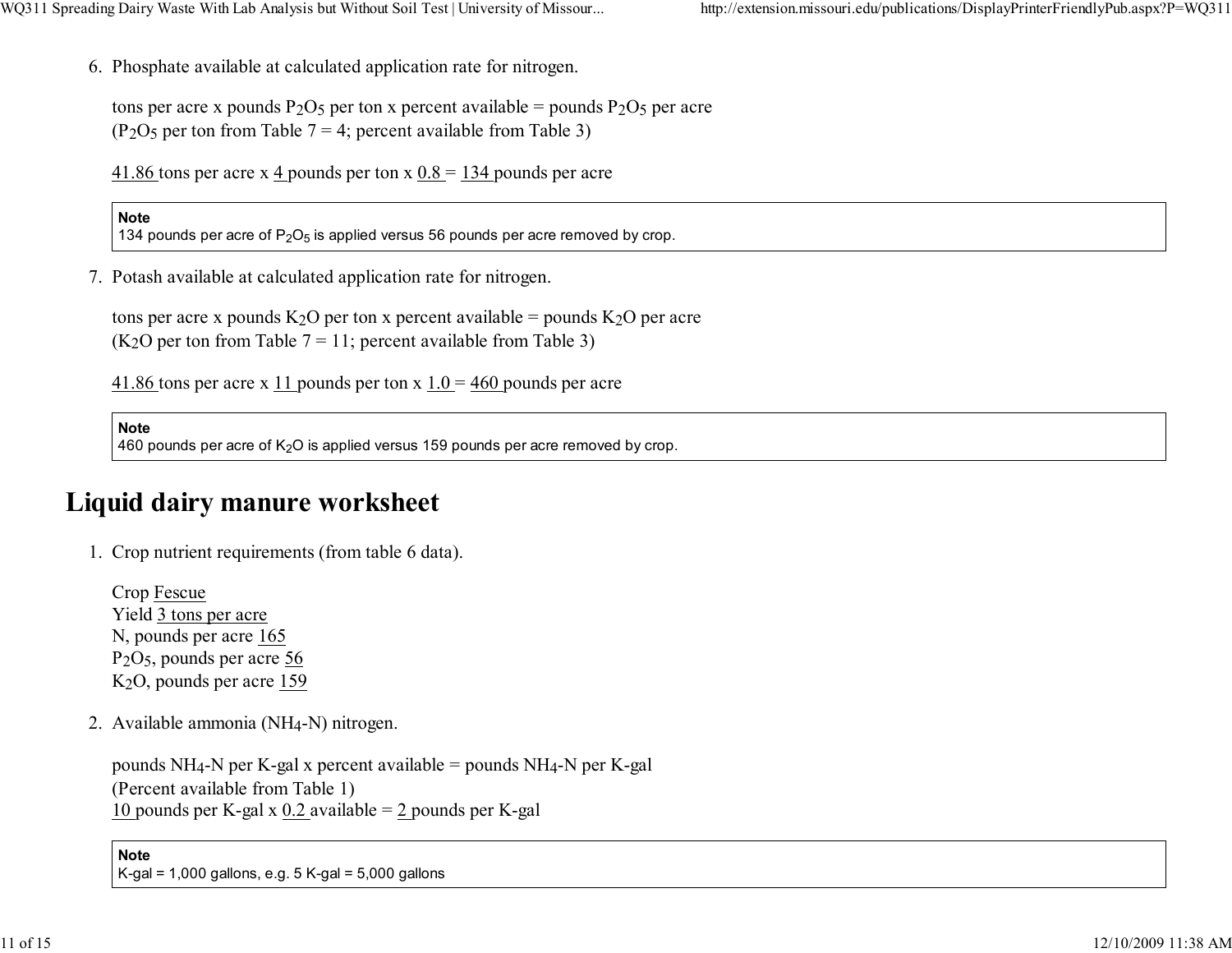3. Nitrogen available from this year's organic fraction.

pounds N per K-gal x percent available = pounds N per K-gal(Percent available first year from Table 2)20 pounds per K-gal x  $0.5$  available =  $10$  pounds per K-gal

4. Residual nitrogen available from previous years' organic fraction.

From Table 8: One year ago, 7,000 gallons of dairy waste were applied to the field, 6,000 gallons were applied two years ago, and 7,000gallons were applied three years ago.

Number of K-gallon per acre x pounds N per K-gallon x percent available = pounds N per acre(Percent available from Table 2.)

1 year ago:  $7K$ -gallon  $x \underline{16}$  pounds per K-gallon  $x \underline{0.10} = 11.2$  pounds

- 2 years ago:  $6K$ -gallon  $x 23$  pounds per K-gallon  $x 0.05 = 6.9$  pounds
- 3 years ago:  $7 \times$ -gallon x  $14$  pounds per K-gallon x  $0.05 = 4.9$  pounds

Total  $= 23.0$  pounds per acre

5. Manure application rate to supply nitrogen.

 $(\text{crop N requirement})$  - (residual N) - (N, OM) - (N, leg) (available  $NH_4-N$ ) + (available organic fraction) = application rate

165 - 23 - 0 - 0 2 + 10 $= 11.8$  K-gal per acre  $= 11,800$  gallons per acre

6. Phosphate available at calculated application rate for nitrogen.

Number of (K-gal per acre) x pounds P<sub>2</sub>O<sub>5</sub> per K-gal x percent available = pounds P<sub>2</sub>O<sub>5</sub> per acre (P<sub>2</sub>O<sub>5</sub> per K-gal from Table  $8 = 14$ ; percent available from Table 3)  $11.8$  (K-gal per acre) x  $14$  pounds per K-gal x  $0.8 = 132$  pounds per acre

#### **Note**

132 pounds per acre of P $_2\mathrm{O}_5$  is applied versus 56 pounds per acre removed by crop.

7. Potash available at calculated application rate for nitrogen.

Number of (K-gal per acre) x pounds K<sub>2</sub>O per K-gal x percent available = pounds K<sub>2</sub>O per acre (K<sub>2</sub>O per K-gal from Table  $8 = 28$ ; percent available from Table 3)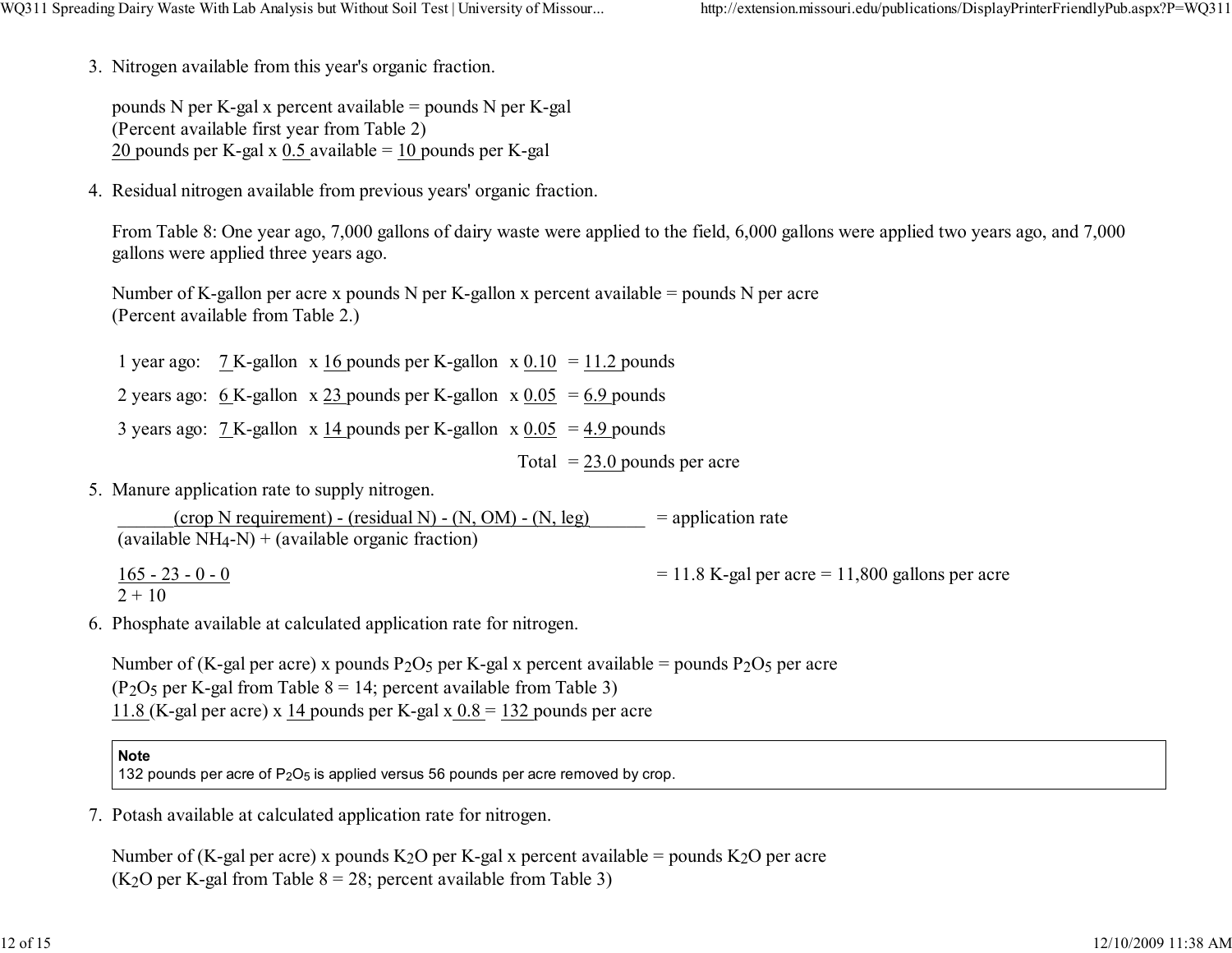11.8 (K-gal per acre) x 28 pounds per K-gal x  $1.0 = 330.4$  pounds per acre

#### **Note**

330.4 pounds per acre of K<sub>2</sub>O is applied versus 159 pounds per acre removed by crop.

### Lagoon effluent worksheet

1. Crop nutrient requirements (from table 6 data).

Crop FescueYield 3 tons per acre N, pounds per acre 165 P2O5, pounds per acre 56 K<sub>2</sub>O, pounds per acre <u>159</u>

2. Available ammonia (NH4-N) nitrogen.

pounds  $NH_4$ -N per acre-inch x percent available = pounds  $NH_4$ -N per acre-inch (Percent available from Table 1)52 pounds per acre-inch x  $0.8$  available =  $41.6$  pounds per acre-inch

3. Nitrogen available from this year's organic fraction.

pounds N per acre-inch x percent available  $=$  pounds N per acre-inch (Percent available first year from Table 2)26 pounds per acre-inch x  $0.5$  available =  $13.0$  pounds per acre-inch

4. Residual nitrogen available from previous years' organic fraction.

From Table 9: One year ago, 2.0 inches of dairy lagoon waste water were applied to the field, 2.5 inches were applied two years ago, and 3.1inches were applied three years ago.

inches x pounds N per acre-inch x percent available = pounds N per acre)(Percent available from Table 2)

1 year ago:  $2.0$  inches  $x \, 22$  pounds per acre-inch  $x \, 0.10 = 4.4$  pounds per acre

2 years ago:  $2.5$  inches  $x 25$  pounds per acre-inch  $x 0.05 = 3.1$  pounds per acre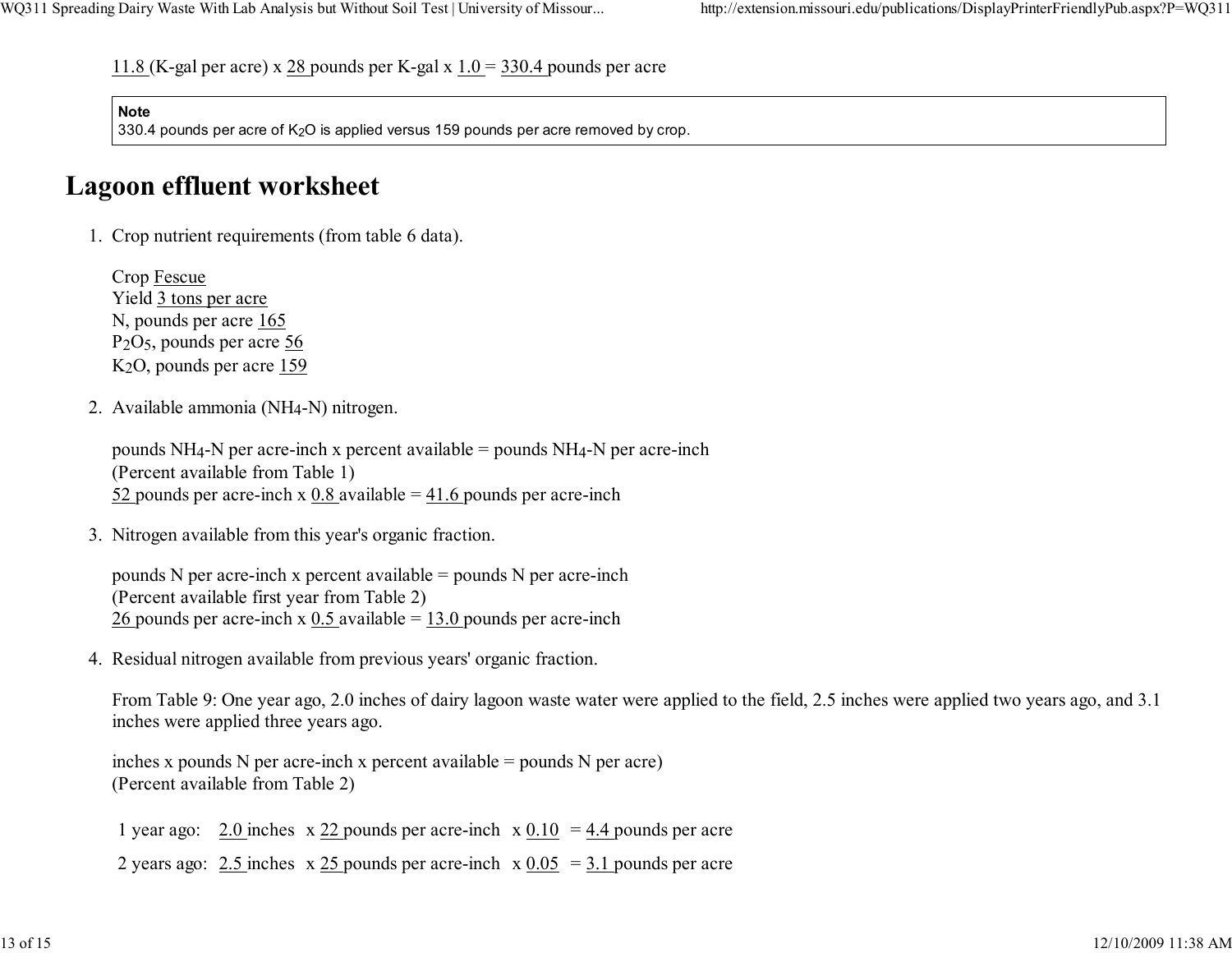3 years ago:  $3.1$  inches  $x \, 25$  pounds per acre-inch  $x \, 0.05 = 3.9$  pounds per acre

Total  $= 11.4$  pounds per acre

5. Manure application rate to supply nitrogen.

| $(crop N requirement) - (residual N) - (N, OM) - (N, leg)$ | $=$ application rate |
|------------------------------------------------------------|----------------------|
| (available $NH_4-N$ ) + (available organic fraction)       |                      |
| $165 - 11.4 - 0 - 0$<br>$416 + 130$                        | $= 2.8$ inches       |

6. Phosphate available at calculated application rate for nitrogen.

Number of inches applied x pounds  $P_2O_5$  per acre-inch x percent available = pounds  $P_2O_5$  per acre (P<sub>2</sub>O<sub>5</sub> per acre-inch from Table  $9 = 41$ , percent available from Table 3) 2.8 inches x 41 pounds per acre-inch x  $0.8 = 91.8$  pounds per acre

**Note** 

91.8 pounds per acre of P $_2$ O $_5$  is applied versus 56 pounds per acre removed by crop.

7. Potash available at calculated application rate for nitrogen.

Number of inches applied x pounds  $K_2O$  per acre-inch x percent available = pounds  $K_2O$  per acre  $(K<sub>2</sub>O$  per acre-inch from Table 9 = 130; percent available from Table 4) 2.8 inches x 130 pounds per acre-inch x 1.0 = 364 pounds per acre

**Note** 

364 pounds per acre of K<sub>2</sub>O is applied versus 159 pounds per acre removed by crop.

WQ311, reviewed October 1993

#### Related MU Extension publications

- MWPS18, Livestock Waste Facilities Handbookhttp://extension.missouri.edu/publications/DisplayPub.aspx?P=MWPS18
- WQ309, Spreading Dairy Waste Without Lab Analysis or Soil Testhttp://extension.missouri.edu/publications/DisplayPub.aspx?P=WQ309
- WQ310, Spreading Dairy Waste With Lab Analysis and Soil Testhttp://extension.missouri.edu/publications/DisplayPub.aspx?P=WQ310
- WQ312, Spreading Dairy Waste Without Lab Analysis and With Soil Test